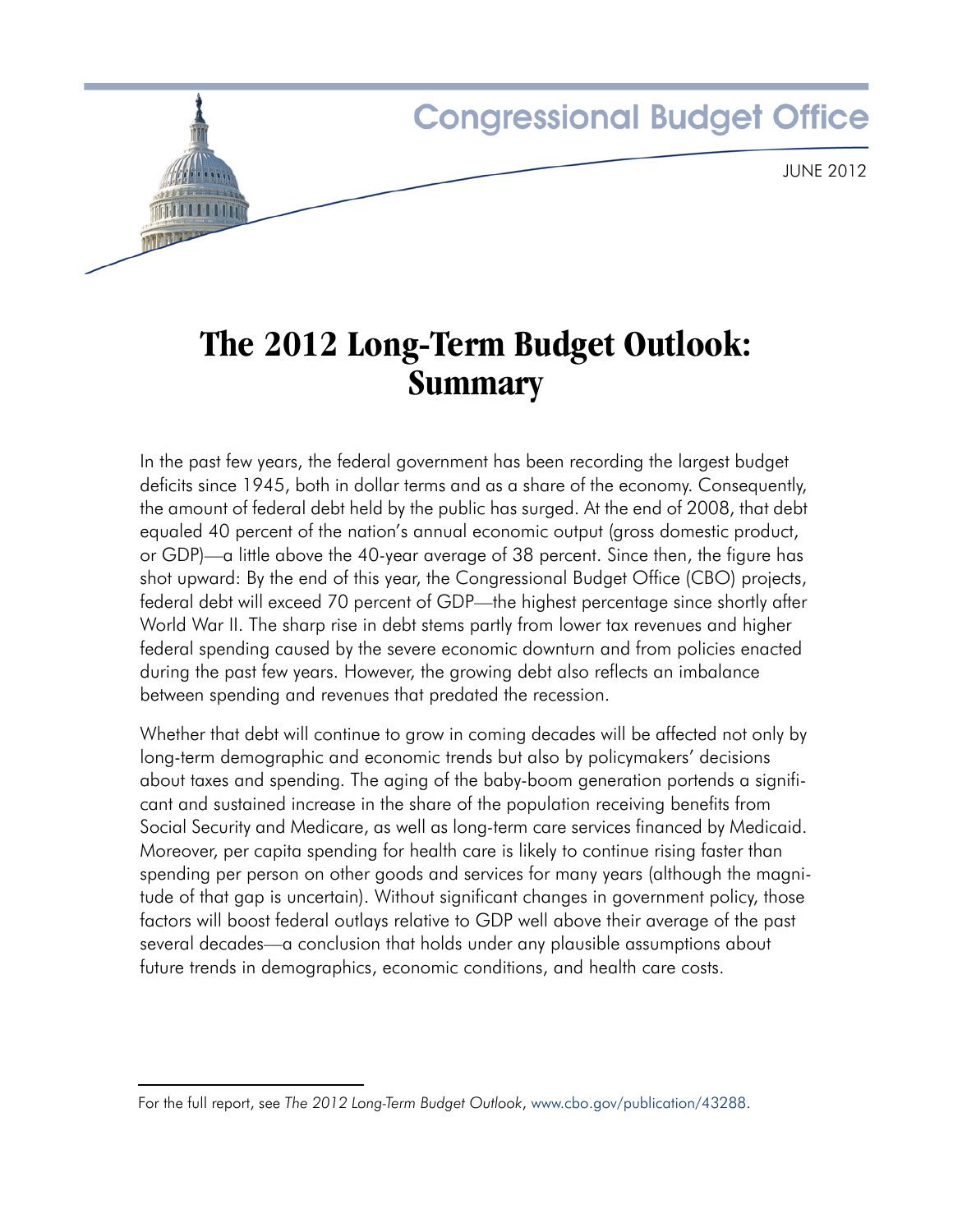According to CBO's projections, if current laws remained in place, spending on the major federal health care programs alone would grow from more than 5 percent of GDP today to almost 10 percent in 2037 and would continue to increase thereafter.<sup>1</sup> Spending on Social Security is projected to rise much less sharply, from 5 percent of GDP today to more than 6 percent in 2030 and subsequent decades. Altogether, the aging of the population and the rising cost of health care would cause spending on the major health care programs and Social Security to grow from more than 10 percent of GDP today to almost 16 percent of GDP 25 years from now. That combined increase of more than 5 percentage points for such spending as a share of the economy is equivalent to about \$850 billion today. (By comparison, spending on *all* of the federal government's programs and activities, excluding net outlays for interest, has averaged about 18.5 percent of GDP over the past 40 years.) If lawmakers continued certain policies that have been in place for a number of years or modified some provisions of current law that might be difficult to sustain for a long period, the increase in spending on health care programs and Social Security would be even larger. Absent substantial increases in federal revenues, such growth in outlays would result in greater debt burdens than the United States has ever experienced.

## **Long-Term Scenarios**

In this report, CBO presents the long-term budget outlook under two scenarios that embody different assumptions about future policies governing federal revenues and spending:

- The *extended baseline scenario*, which reflects the assumption that current laws generally remain unchanged; that assumption implies that lawmakers will allow changes that are scheduled under current law to occur, forgoing adjustments routinely made in the past that have boosted deficits.
- The *extended alternative fiscal scenario*, which incorporates the assumptions that certain policies that have been in place for a number of years will be continued and that some provisions of law that might be difficult to sustain for a long period will be modified, thus maintaining what some analysts might consider "current policies," as opposed to current laws.2

Those scenarios span a wide range of possible policy choices, and neither represents a prediction by CBO of what policies will be in effect during the next several decades.

<sup>1.</sup> The major health care programs consist of Medicare, Medicaid, the Children's Health Insurance Program, and health insurance subsidies that will be provided through the exchanges created by the Affordable Care Act, which comprises the Patient Protection and Affordable Care Act (Public Law 111-148) and the health care provisions of the Health Care and Education Reconciliation Act of 2010 (P.L. 111-152).

<sup>2.</sup> The two scenarios are extensions of CBO's 10-year projections, as reported in Congressional Budget Office, *[Updated Budget Projections: Fiscal Years 2012 to 2022](http://www.cbo.gov/publication/43119)* (March 2012).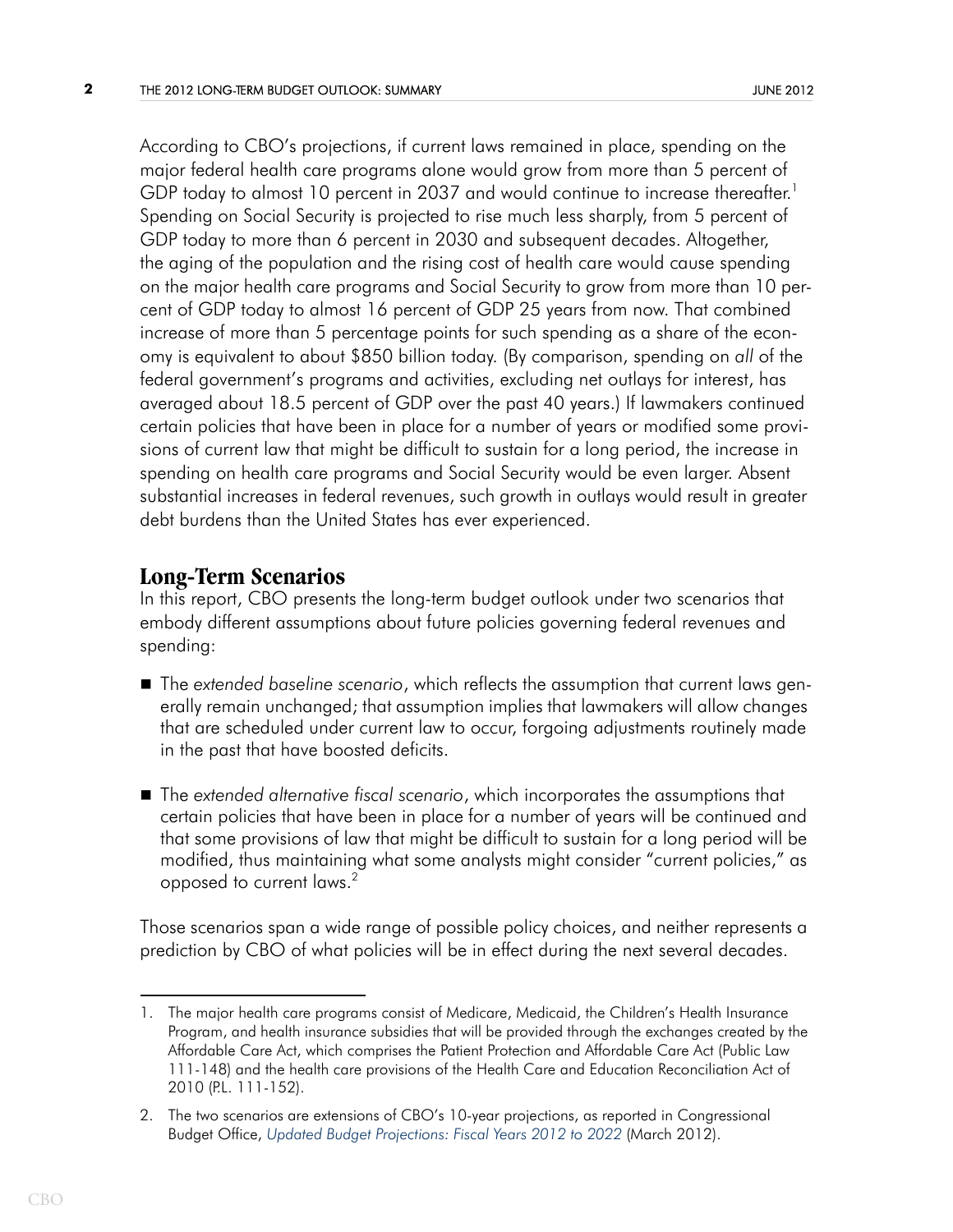Because budget projections of this type are inherently uncertain and become more so as they extend farther into the future, the report focuses on the next 25 years rather than a longer horizon.3

#### **The Extended Baseline Scenario**

<span id="page-2-0"></span>Under the e*xtended baseline* scenario, debt would decline slowly from its high current levels relative to GDP. Federal debt held by the public would drift downward from an estimated 73 percent of GDP this year to 61 percent by 2022 and 53 percent by 2037 (see [Summary Figure 1\)](#page-6-0). That outcome would be the result of two key sets of policy assumptions:

- Under current law, revenues would rise steadily relative to GDP because of the scheduled expiration of cuts in individual income taxes enacted since 2001 and most recently extended in 2010; the growing reach of the alternative minimum tax (AMT); the tax provisions of the Affordable Care Act; the way in which the tax system interacts with economic growth; demographic trends; and other factors. Revenues would reach 24 percent of GDP by 2037—much higher than has typically been seen in recent decades—and would grow to larger percentages thereafter.
- At the same time, under this scenario, government spending on everything other than the major health care programs, Social Security, and interest—activities such as national defense and a wide variety of domestic programs—would decline to the lowest percentage of GDP since before World War II.

That significant increase in revenues and decrease in the relative magnitude of other spending would more than offset the rise in spending on health care programs and Social Security.

#### **The Extended Alternative Fiscal Scenario**

The budget outlook is much bleaker under the extended alternative fiscal scenario because of the changes in law that are assumed to take place. The changes under this scenario would result in much lower revenues and higher outlays than would occur under the extended baseline scenario. In particular:

 Almost all expiring tax provisions are assumed to be extended through 2022. Specifically, for this scenario, CBO assumed that the cuts in individual income taxes enacted since 2001 and most recently extended in 2010, which are now scheduled to expire at the end of calendar year 2012, would be extended; relief from the AMT for many taxpayers, which expired at the end of 2011, would be extended; the 2012 parameters of the estate tax (adjusted for inflation) would continue to apply, preventing increases in rates and in the share of assets that is taxable; and all other expiring

<sup>3.</sup> Because considerable interest exists in the longer-term outlook, figures showing projections through 2087 and associated data are available on CBO's Web site (www.cbo.gov).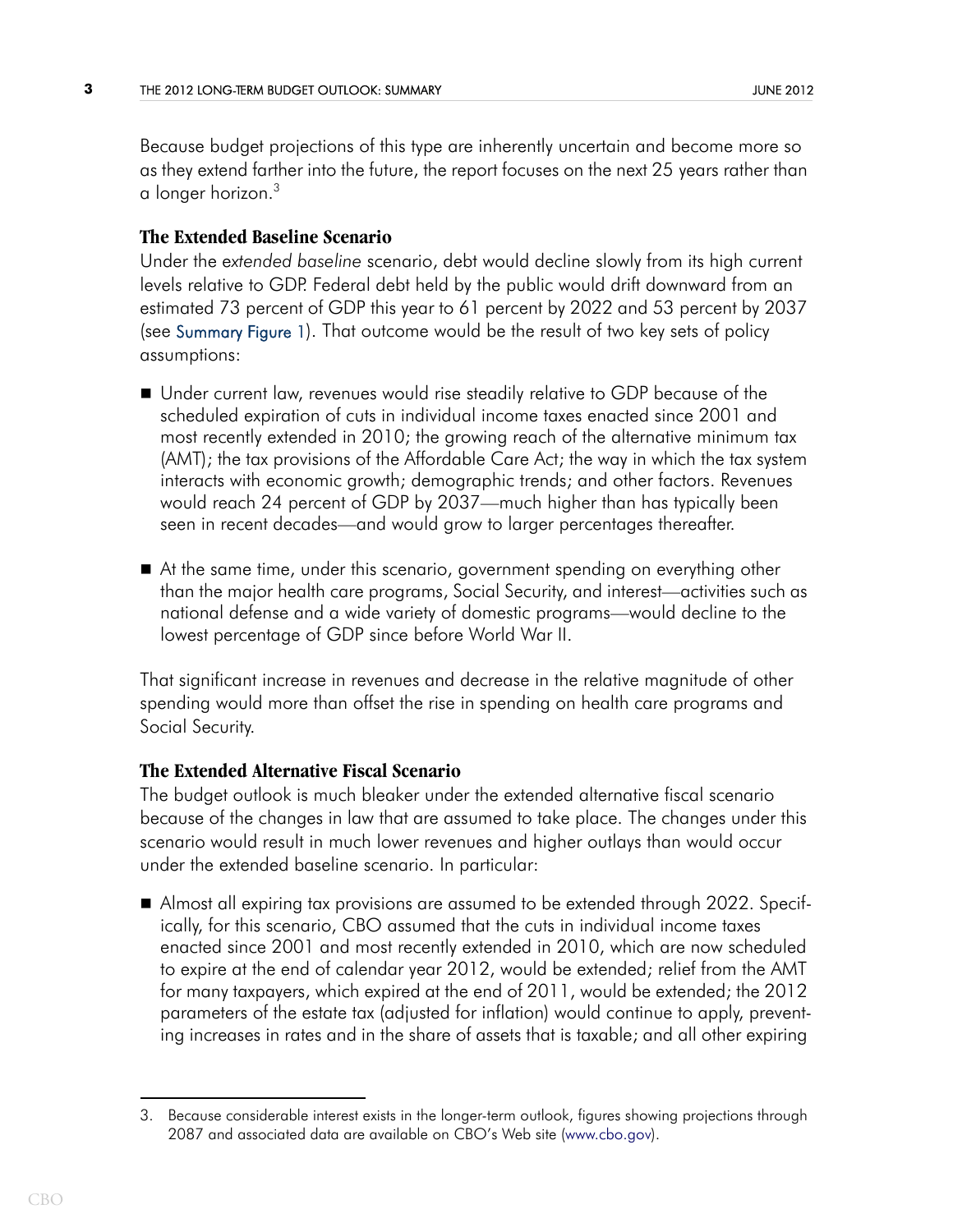tax provisions (with the exception of the current reduction in the payroll tax rate for Social Security) would be extended.

- After 2022, revenues under this scenario are assumed to remain at their 2022 level of 18.5 percent of GDP, just above the average of the past 40 years.
- This scenario also incorporates assumptions that through 2022, lawmakers will act to prevent Medicare's payment rates for physicians from declining; that after 2022, lawmakers will not allow various restraints on the growth of Medicare costs and health insurance subsidies to exert their full effect; that the automatic reductions in spending required by the Budget Control Act will not occur (although the original caps on discretionary appropriations in that law are assumed to remain in place); and that, as a percentage of GDP, federal spending for activities other than Social Security, the major health care programs, and interest payments will return to its average level during the past two decades (rather than fall significantly below that level, as it does under the extended baseline scenario).

Under those policies, federal debt would grow rapidly from its already high level, exceeding 90 percent of GDP in 2022. After that, the growing imbalance between revenues and spending, combined with spiraling interest payments, would swiftly push debt to higher and higher levels. Debt as a share of GDP would exceed its historical peak of 109 percent by 2026, and it would approach 200 percent in 2037.

Many budget analysts believe that the extended alternative fiscal scenario is more representative of the fiscal policies that are now (or have recently been) in effect than is the extended baseline scenario. The explosive path of federal debt under the alternative scenario underscores the need for large and timely policy changes to put the federal government on a sustainable fiscal course.

### **The Impact of Growing Deficits and Debt**

In fact, the projections discussed above understate the severity of the long-term budget problem under the extended alternative fiscal scenario because they do not incorporate the negative effects that additional federal debt would have on the economy. In particular, large budget deficits and growing debt would reduce national saving, leading to higher interest rates, more borrowing from abroad, and less domestic investment which in turn would lower the growth of incomes in the United States. Taking those effects into account, CBO estimates that gross national product (GNP) would be lower under the extended alternative fiscal scenario than it would be if debt remained at the 61 percent of GDP it would reach in 2022 under the extended baseline scenario.<sup>4</sup> The

<sup>4.</sup> GNP differs from GDP primarily by including the capital income that residents earn from investments abroad and excluding the capital income that nonresidents earn from domestic investment. In the context of analyzing the impact of growing deficits and debt, GNP is a better measure because projected budget deficits would be partly financed by inflows of capital from other countries.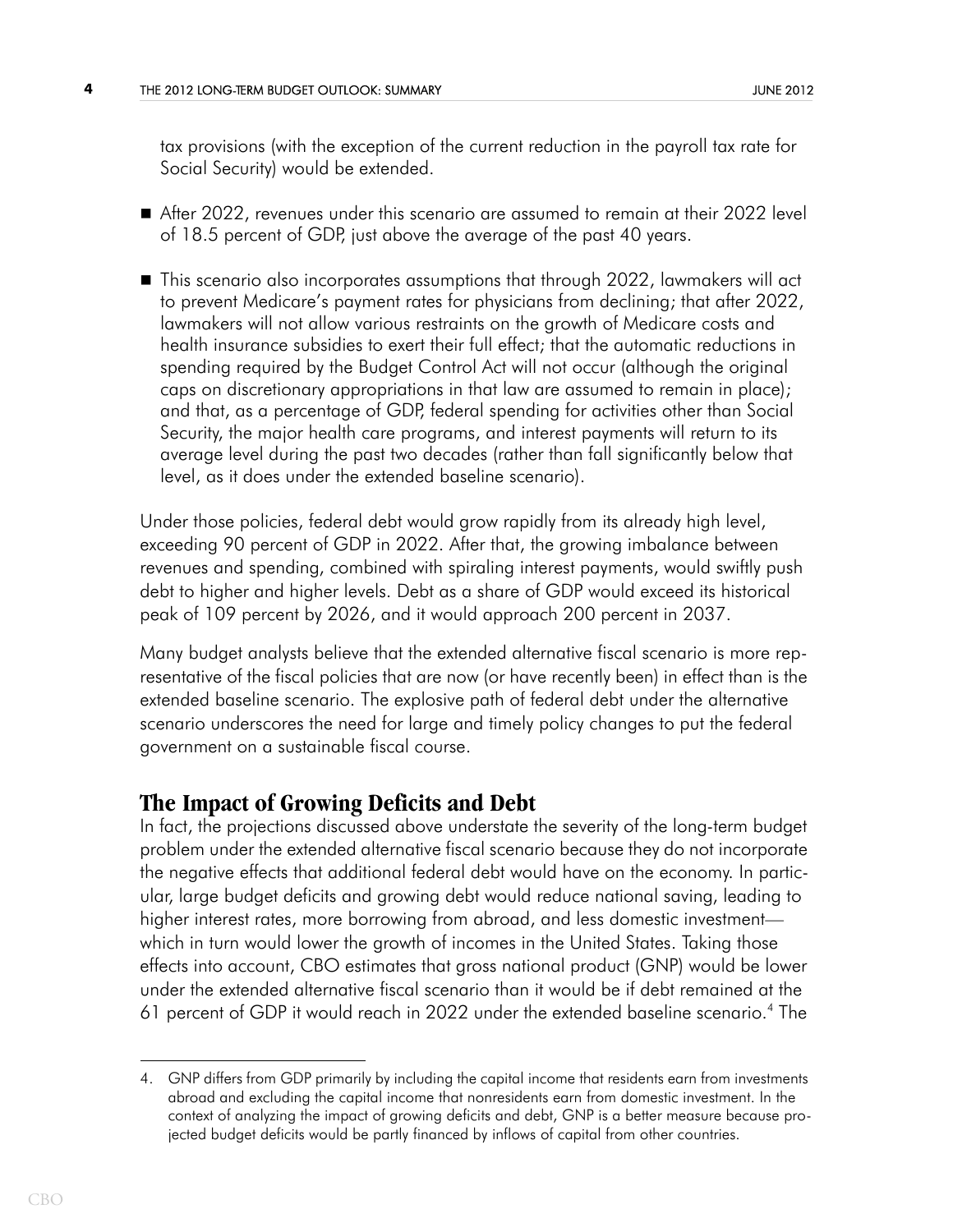reduction in GNP would lie in a broad range around 4 percent in 2027 and in a broad range around 13 percent in 2037. (Under the extended baseline scenario, GNP would be nearly identical to what it would be if the nation's debt burden remained constant.)

Rising levels of debt would have other negative consequences beyond those estimated effects on output:

- Greater debt would result in higher interest payments on that debt, which would eventually require higher taxes, a reduction in government benefits and services, or some combination of the two.
- Rising debt would increasingly restrict policymakers' ability to use tax and spending policies to respond to unexpected challenges, such as economic downturns or financial crises. As a result, the effects of such developments on the economy and people's well-being could be worse.
- Growing debt also would increase the probability of a sudden fiscal crisis, during which investors would lose confidence in the government's ability to manage its budget and the government would thereby lose its ability to borrow at affordable rates. Such a crisis would confront policymakers with extremely difficult choices. To restore investors' confidence, policymakers would probably need to enact spending cuts or tax increases more drastic and painful than those that would have been necessary had the adjustments come sooner.

The aging of the U.S. population and the rising costs for health care mean that the combination of budget policies that worked in the past cannot be maintained in the future. To keep deficits and debt from climbing to unsustainable levels, as they will if the set of current policies is continued, policymakers will need to increase revenues substantially above historical levels as a percentage of GDP, decrease spending significantly from projected levels, or adopt some combination of those two approaches. In fact, the current laws that underlie CBO's baseline projections provide for significant changes of those kinds in coming years. As projected under the extended baseline scenario, revenues would reach the historically high level of 24 percent of GDP in 2037, and spending for programs other than the major health care programs and Social Security would reach the lowest level relative to GDP since before World War II. Of course, many other approaches to constraining future deficits are possible as well.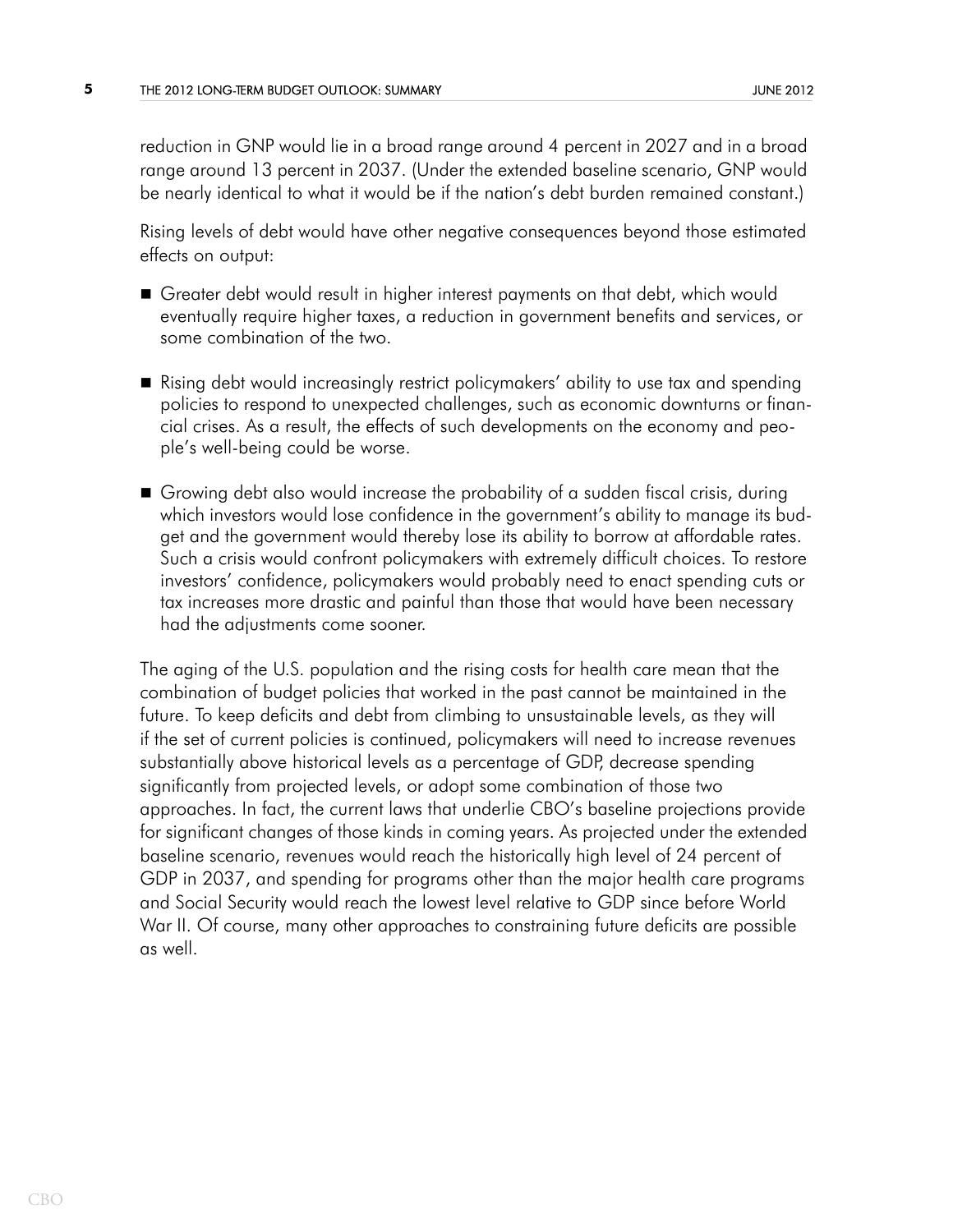Policymakers face difficult trade-offs in deciding how quickly to implement policies to reduce budget deficits. On the one hand, cutting spending or increasing taxes slowly would lead to a greater accumulation of government debt and might raise doubts about whether longer-term deficit reduction would ultimately take effect. On the other hand, abruptly implementing spending cuts or tax increases would give families, businesses, and state and local governments little time to plan and adjust, and would require more sacrifices sooner from current older workers and retirees for the benefit of younger workers and future generations. In addition, immediate spending cuts or tax increases would represent an added drag on the weak economic expansion.<sup>5</sup>

<sup>5.</sup> For discussion of the trade-offs policymakers face in deciding how quickly to implement policies to reduce budget deficits, see Congressional Budget Office, *[Economic Effects of Reducing the Fiscal](http://www.cbo.gov/publication/43262)  [Restraint That Is Scheduled to Occur in 201](http://www.cbo.gov/publication/43262)3* (May 2012).